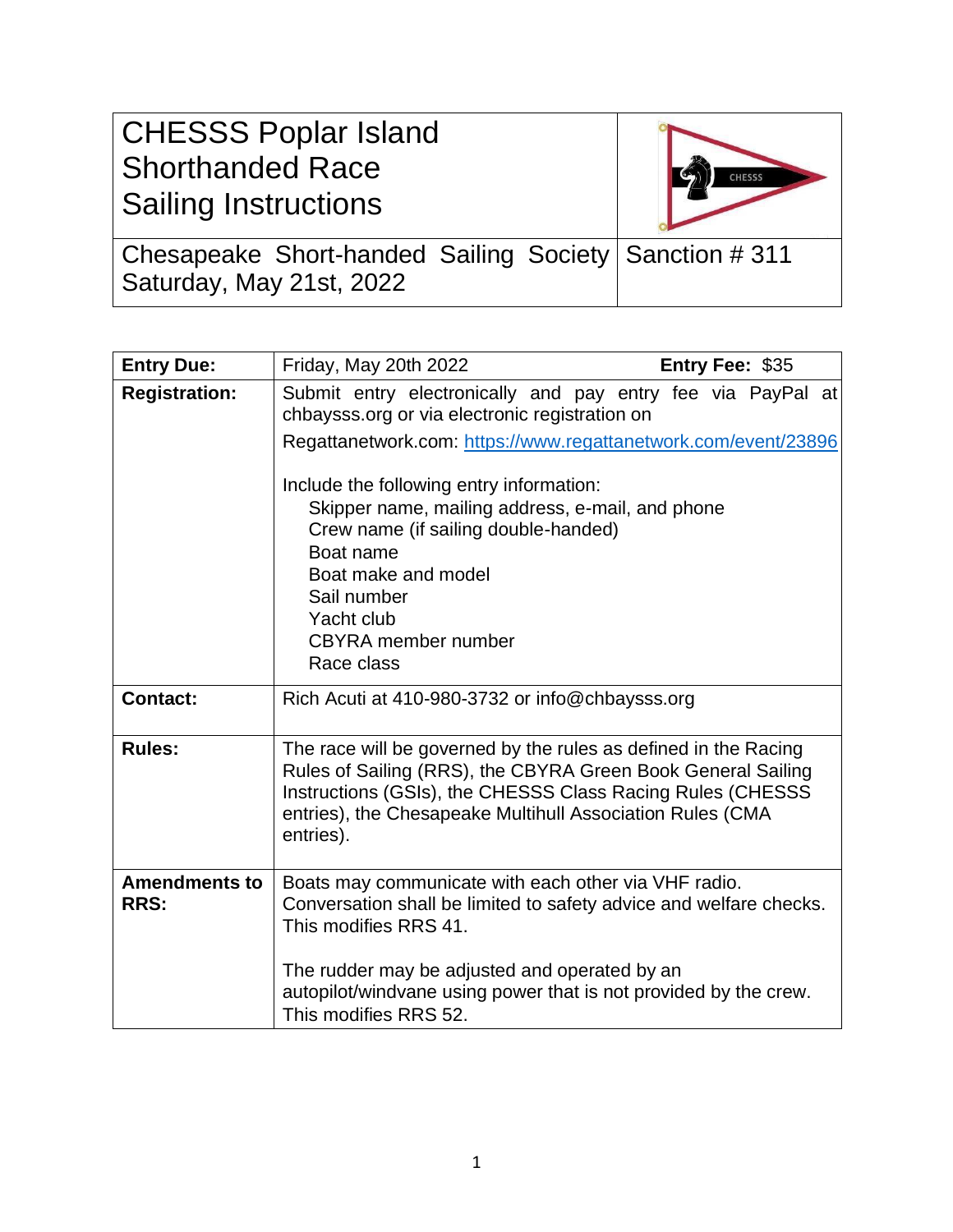| Eligibility: | The race is open to boats crewed by one or two individuals. Boats<br>sailing in any of the CHESSS classes shall have a current PHRF of<br>the Chesapeake rating certificate. |
|--------------|------------------------------------------------------------------------------------------------------------------------------------------------------------------------------|
|              | If a multihull start and class is included, the Chesapeake Multihull<br>Association (CMA) ratings will be used for scoring.                                                  |

| <b>Rendezvous:</b> | There is no skipper's meeting. Rendezvous will be at<br>approximately 1000 in the vicinity of West River Green 1 (CBYRA<br>mark Z). The Race Committee will display Code Flag Lima.                                                   |
|--------------------|---------------------------------------------------------------------------------------------------------------------------------------------------------------------------------------------------------------------------------------|
| Check in:          | Upon reaching the starting area and prior to the race, boats shall<br>check in with the Race Committee signal boat by coming close and<br>hailing. Minimize radio usage for check in. Boats failing to check<br>in may not be scored. |
| Radio:             | Boats should monitor VHF 68 for courtesy communications from<br>the Race Committee.                                                                                                                                                   |
| Start:             | Between orange flag on the Race Committee signal boat and West<br>River Green 1 (CBYRA mark Z). Boats shall cross the starting line<br>sailing from North to South.                                                                   |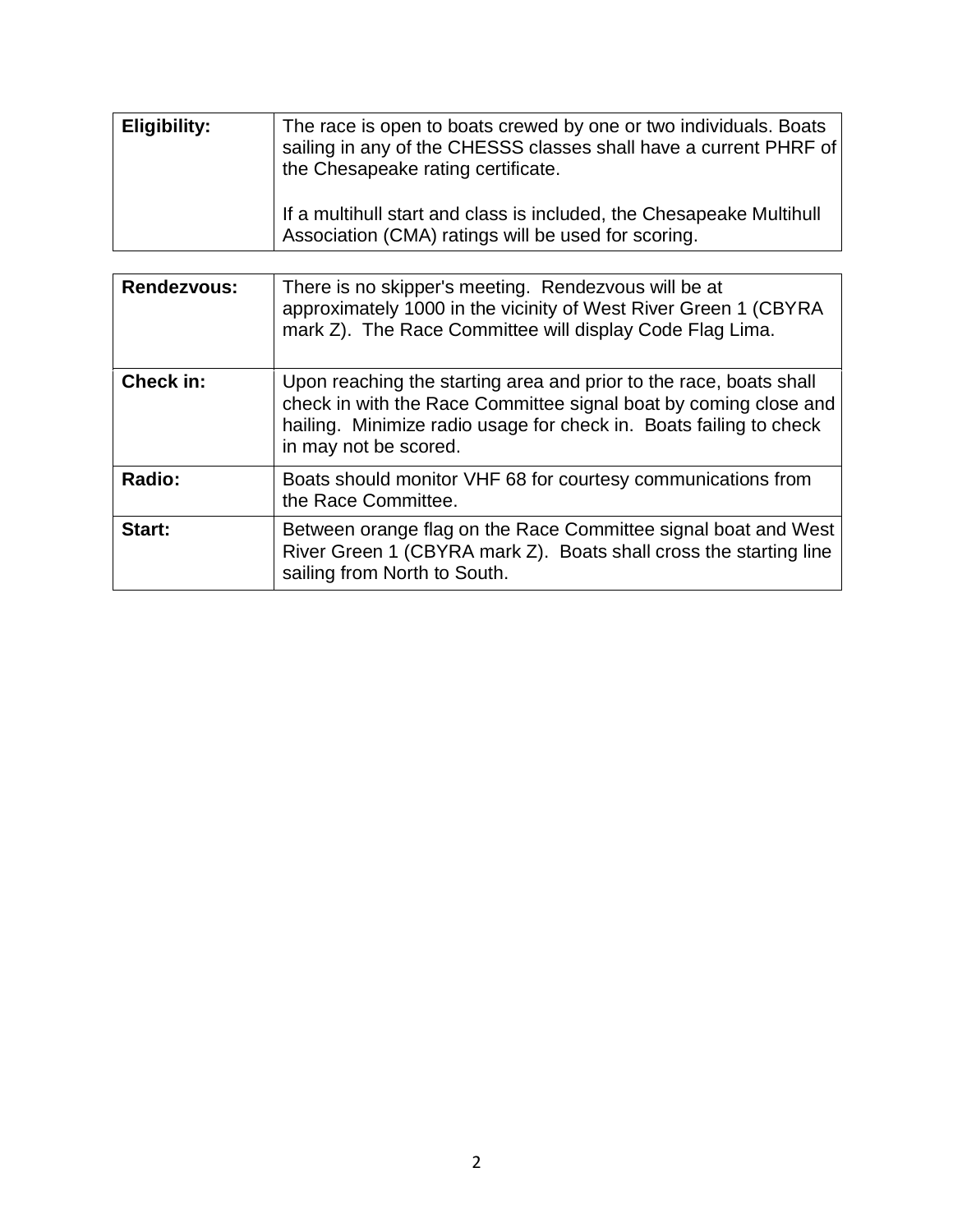| Signals:        | RRS 26 (Starting Races) for the first race:                                                                                                                                                                                                                                                                                 |
|-----------------|-----------------------------------------------------------------------------------------------------------------------------------------------------------------------------------------------------------------------------------------------------------------------------------------------------------------------------|
|                 | Signal<br>Warning:<br>1055<br>Preparatory:<br>1056<br>One-minute:<br>1059<br>Start:<br>1100<br>The start signal will also be the warning signal for the following<br>class. If entries warrant, there will be separate starts for the<br>following classes. A minimum of three entries is required for a<br>separate start. |
|                 | 1100- CMA single/double handed multihull- Fly Code "W"<br>1105- CHESSS single/double handed spinnaker- Fly 3rd Sub.<br>1110- CHESSS single/double handed JAM (non-spinn)- Fly 3rd<br>1115- Alerion 26 OD Fly White Flag w/A.<br>Substitute with plain, white square beneath. (Any white cloth will<br>do, in a pinch)       |
|                 | The CHESSS burgee may be flown in place of the 3 <sup>rd</sup> Substitute                                                                                                                                                                                                                                                   |
|                 | Depending on entries, classes may be eliminated or combined.<br>Boats in combined starts will be scored separately. A final starting<br>order will be posted not later than 1700 Friday, May 20 on<br>RegattaNetwork: https://www.regattanetwork.com/event/23896                                                            |
| <b>Recalls:</b> | Individual recall: The Race Committee may call sail numbers or<br>names of boats recorded OCS via hail or VHF 68. Failure to<br>receive the hail or transmission will not relieve a boat of the<br>responsibility of starting properly, and is not grounds for redress.<br>This modifies RRS 62.1(a).                       |
|                 | <b>General recall:</b> Following a General Recall, the warning signal for<br>a new start of the recalled class shall be made one minute after                                                                                                                                                                               |

| the "First Substitute" Code Flag is lowered with one (1) sound of  |
|--------------------------------------------------------------------|
| the horn, and the starts for any succeeding class shall follow the |
| new start. The Race Committee will make its best effort to notify  |
| boats of the General Recall. Failure to observe the General Recall |
| signal will not be grounds for redress. This modifies RRS 62.1(a). |
|                                                                    |
|                                                                    |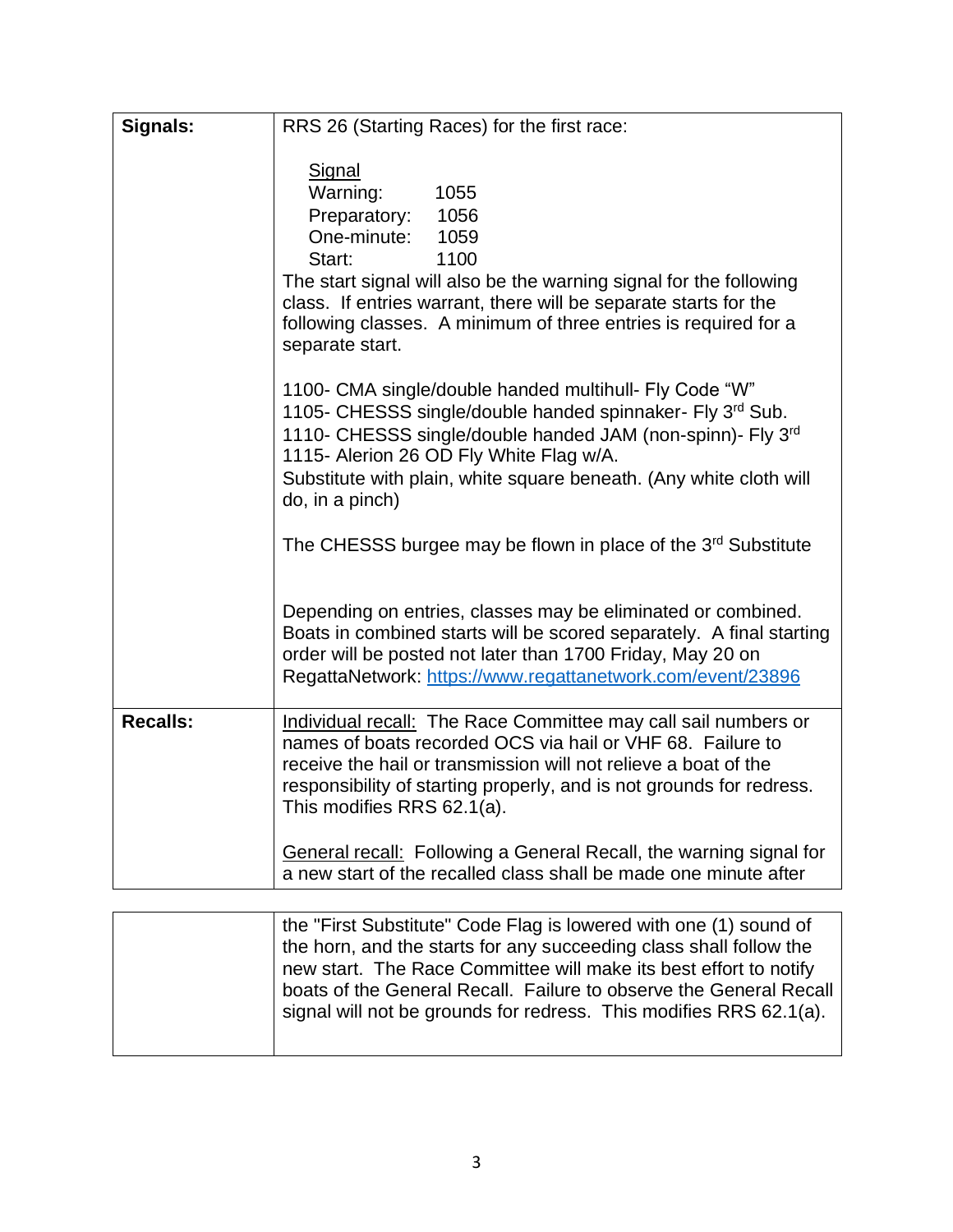| <b>Class Flags:</b> | The following class flags shall be displayed on the backstay of<br>each participating boat.<br>CHESSS single/double handed spinnaker: 3rd repeater<br>CHESSS single/double handed non-spinnaker: 3rd repeater with<br>white square beneath<br>CMA single/double handed multihull: "W" flag<br>CHESSS club burgees may be substituted for the 3 <sup>rd</sup> repeater.                                                                                                                                                                                                                                                                                 |
|---------------------|--------------------------------------------------------------------------------------------------------------------------------------------------------------------------------------------------------------------------------------------------------------------------------------------------------------------------------------------------------------------------------------------------------------------------------------------------------------------------------------------------------------------------------------------------------------------------------------------------------------------------------------------------------|
| Course:             | Start by sailing between the RC signal boat and West River Green<br>1 (CBYRA mark Z) in a North to South direction. After crossing the<br>starting line boats may elect to complete the course in a clockwise<br>or counter-clock wise direction.<br>Boats electing to go counter-clockwise shall round Green Can 83A<br>to port, round Red Bell 84A (CBYRA mark Q) to port, and finish at<br>West River Green 1 (CBYRA mark Z).<br>Boats electing to go clockwise shall round Red Bell 84A (CBYRA<br>mark Q) to starboard, round Green Can 83A to starboard, and<br>finish at West River Green 1 (CBYRA mark Z).<br>Approximate distance is 15.1 nmi. |

| <b>Short Course:</b> | If conditions warrant, a shorter course may be sailed. In such case<br>the RC signal boat will fly the "S" flag prior to the warning signal for<br>the first start.         |
|----------------------|-----------------------------------------------------------------------------------------------------------------------------------------------------------------------------|
|                      | Boats electing to go counter-clockwise shall round Green Can 85A<br>to port, round Red Bell 84A (CBYRA mark Q) to port, and finish at<br>West River Green 1 (CBYRA mark Z). |
|                      | Boats electing to go clockwise shall round Red Bell 84A (CBYRA<br>mark Q) to starboard, round Can 85A to starboard, and finish at<br>West River Green 1 (CBYRA mark Z).     |
|                      | Approximate distance is 10.0 nmi.                                                                                                                                           |
| Finish:              | Between orange flag on the Race Committee signal boat and West<br>River Green 1 (CBYRA mark Z) sailing in a South to North<br>direction.                                    |